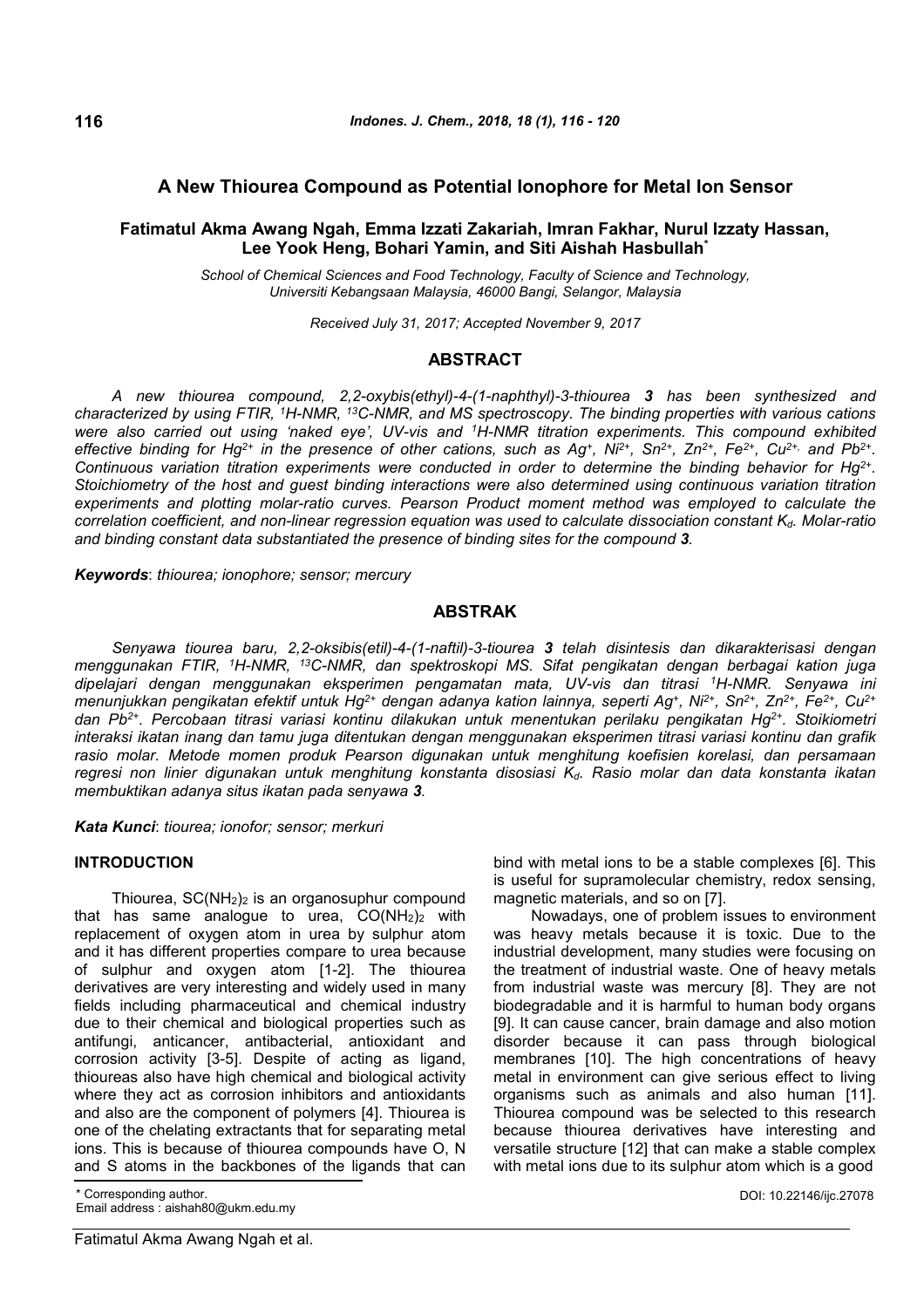

**Fig 1.** Reaction scheme of compound 3

donor atom [13]. In this study, newly synthesized thiourea compound, **3** was used as potential ionophore for detection of  $Hg^{2+}$ . The behavior of this compound was investigated by using UV-vis, FTIR, and <sup>1</sup>H-NMR spectroscopies.

### **EXPERIMENTAL SECTION**

#### **Physical Measurement**

All reactions were performed under reflux method. Chemicals and solvents were purchased from Sigma Aldrich and Acros and used directly without further purification. The compound was analyzed using FTIR Perkin Elmer Model Spectrum GX in the range 400– 4000 cm<sup>-1</sup> using KBr and ATR method, <sup>1</sup>H and <sup>13</sup>C-NMR spectrometer model Bruker Advance 400 MHz, Liquid Chromatography Mass Spectroscopy model Dionex/Bruker MicroToF Q and Ultraviolet visible (UVvis) CARY Agilent 100.

### **Synthesis of 2,2-Oxybis(ethyl)-4-(1-naphthyl)-3 thiourea (3)**

A solution of 1-naphthyl isothiocyanate (6.00 mmol, 1.111 g) and 2,2-oxybis(ethylamine) (3.00 mmol, 0.313 g) in 15 mL dichloromethane (DCM) was refluxed for 23 h. The white precipitate was filtered out and compound **3** was obtained in 87% (1.243 g). Mp: 175.8–179.0 °C. FTIR (KBr pellet) *v* (cm-1): 3298, 3181, 3056, 2998, 1530, 1503, 1343, 1198, 1090, 1272. <sup>1</sup>H-NMR (DMSO*d6*, 400 MHz) δ (ppm): 9.69 (s, 1H, N*H*), 7.93 (t, 2H, J = 3.2 and 3.6 Hz, N*H*), 7.86 (d, 4H, J = 6.8 Hz, Ar-*H*), 7.51 (m, 10H, J = 3.2, 5.2 and 12.4 Hz, Ar-*H*), 3.59 (s, 4H, C*H*2), 3.51 (s, 4H, C*H*2). <sup>13</sup>C-NMR (DMSO-*d6*, 100 MHz) δ (ppm): 182.4 (*C*=S), 134.6, 134.3, 130.1 (6 Ar-*C*), 128.6, 127.3, 126.8, 126.7, 126.2, 125.6, 123.1 (14 Ar-*C*H), 68.8 (O-*C*H2), 44.2 (N-*C*H2). LCMS (ESI) m/z: calculated for  $C_{26}H_{26}N_4S_2$  (474.64), found  $[M+H]^+$ (475.1516).

### **Binding Behaviors of Compound 3 towards Some Selected Metal Salts**

Cation binding experiments were carried out by using naked-eyes method, UV-vis titration and <sup>1</sup>H-NMR titration. For naked-eyes sensor detection of metal ions (Fe<sup>2+</sup>, Pb<sup>2+</sup>, Hg<sup>2+</sup>, Ni<sup>2+</sup>, Zn<sup>2+</sup>, Ag<sup>+</sup>, Cu<sup>2+</sup>, and Sn<sup>2+</sup>) (1 x  $10^{-3}$  M) and compound **3** (1 x  $10^{-3}$  M) in DMSO were added together in vials and shaken well. The color changes were observed by naked-eyes and the data were collected [14].

For UV-vis analysis, stock solution of compound **3**  $(1 \times 10^{-3} \text{ M})$  and some selected metal salts, Fe<sup>2+</sup>, Pb<sup>2+</sup>, Hg<sup>2+</sup>, Ni<sup>2+</sup>, Zn<sup>2+</sup>, Ag<sup>+</sup>, Cu<sup>2+</sup>, and Sn<sup>2+</sup> (1 x 10<sup>-3</sup> M) were prepared in DMSO solvent. The screening on UV-vis spectrophotometer was done on these mixtures. Then, 100 µL of compound **3** and 0–600 µL of mercury salt solution were titrated and directly analyzed by using UV-vis spectrophotometer [15].

For the <sup>1</sup>H-NMR titrations analysis, stock solution of mercury salt (0–0.06 M) was added into stock solution of compound **3** (0.03 M) was prepared in DMSO-*d<sup>6</sup>* and titrated. Then, the titration solutions were analyzed by using <sup>1</sup>H-NMR spectroscopy [16].

The FTIR spectroscopy analysis was prepared by using 0.03 M of compound **3** and HgI<sup>2</sup> salt respectively, in DMSO solvent.

#### **RESULT AND DISCUSSION**

#### **Chemical Analysis and Spectroscopies Study**

Compound **3** was synthesized from the reaction of 1-naphthyl isothiocyanate **1** with 2,2 oxybis(ethylamine) as shown in Fig. 1.

## **Binding Behaviors for compound 3 towards Some Selected Metal Salts**

For naked-eyes observation, the most remarkable

**117**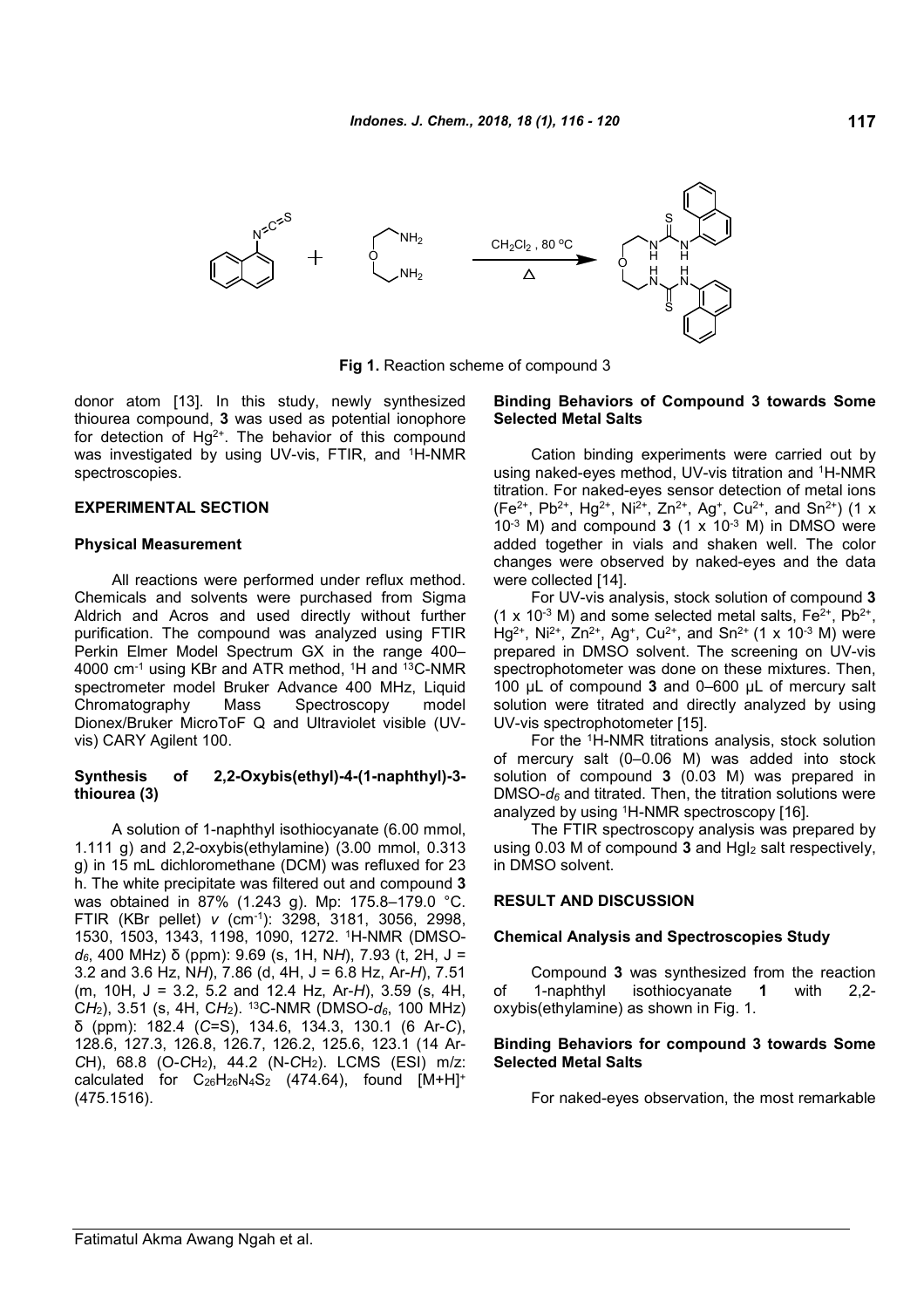

**Fig 2.** Color changes for naked-eyes sensor of compound **3** (1 x 10-3 M) towards selected metals (1 x 10-3 M)

**Table 1.** Color changes before and after adding the metal salts solution into the compound **3** solution



**Fig 4.** Changes in absorption spectra of compound **3** (1 x 10<sup>-3</sup> M) with increasing amount of Hg<sup>2+</sup> ions (HgI<sub>2</sub>) (1 x 10<sup>-3</sup>) M) in DMSO solvent. (Inset: Variation of absorbance at 260 nm versus [Hg2+]/[**3**])

effect can be observed in the presence of  $Hg^{2+}$ , Cu<sup>2+</sup>,  $Fe<sup>2+</sup>$ , and Ag<sup>+</sup> ion. Fig. 2 and Table 1 showed the color changes before and after adding the metal salts solution into the compound **3** solution. The screening of compound **3** with some selected metal salts was carried out in order to determine the change of absorption of the compound-metal mixture (Fig. 3). Based on the screening test, metal salts, HgI<sub>2</sub> was found to give highest absorption at 260 nm and therefore was chosen for further analysis using FTIR, UV-Vis and <sup>1</sup>H-NMR titrations.

Titration analysis of compound  $3$  with  $Hq^{2+}$  ions were performed in 10 mL of volumetric flask in DMSO solvent using iodide (I<sup>-</sup>) as counter anion. Fig. 4 showed an increasing amount of  $Hg^{2+}$  (0-500 µL) to the ligand solution (200 µL), an absorption bands at 260 nm was increasing. The absorbance maxima increased linearly with the concentration of [Hg2+]/[**3**] in a range of (0–1.6) with a correlation coefficient of 0.9940 (Inset in Fig. 4) after 14 readings. Then, a new shoulder peak was appeared at 345 nm that was referring to the intramolecular charge transfer (ICT) on thiourea moiety. Then, the band at 370 nm also was increasing (hyperchromic effect) with the increasing amount of  $Hq^{2+}$  ion. In this region, deprotonation of NH was occurred because of the iodide as counter anion in mercury salt. The interaction of 3-Hg in the solution was occurred. We got binding ratio 1:2 for the compound 3-Hg. The binding constant (Kd) value can be calculated by nonlinear regression equation in the Sigma Plot 12.0 software. The Kd1 and Kd2 values of compound 3-Hg were 5.853 x 10-18 M and 12.605 M.

 $3 + Hgl$  $3 + PhCl$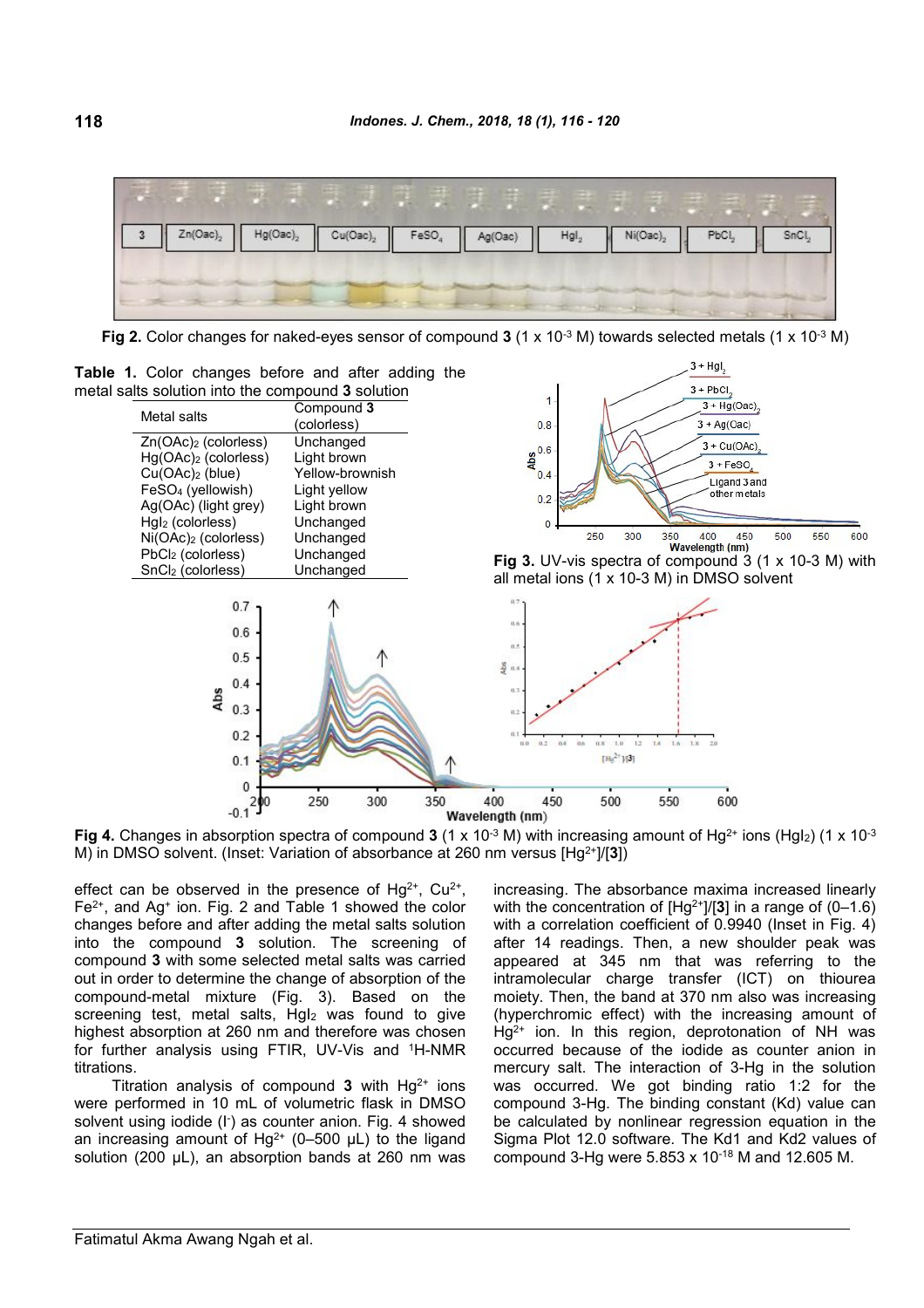

**Fig 5.** <sup>1</sup>H-NMR titration of compound **3** showing changes in the NH chemical shift of the compound **3** (0.03M) with increasing amount of Hg2+ (0–0.06 M) in DMSO-*d<sup>6</sup>*



**Fig 6.** FTIR spectrum of compound 3 with HgI<sub>2</sub> solution

To further study the binding behavior, <sup>1</sup>H-NMR titrations were performed and showed in the Fig. 5. Protons of NH of the ligand were observed at 9.69 ppm. The integral of the peaks were 2.00. After adding the  $Hg^{2+}$  solution (0–0.06 M), the integration and intensity of the peaks were decreasing. This was due to the interaction between ligand 3 and the  $Hq^{2+}$  ion in thiourea moiety.

Next, FTIR spectrum in Fig. 6 showed that the decreasing intensity of CN and C=S groups and new peak appeared at 998 cm-1 after adding the HgI<sup>2</sup> salt solution .These peaks were referring to binding peak between Hg and thiourea moiety [17]. The region of NH group also showed some shifted in frequency. As we conclude, some intramolecular charge transfer may occur at thiourea moiety because the changes also happened at the region of NH group besides CN and C=S group.

### **CONCLUSION**

The thiourea compound, **3** was successful synthesized by using heating conventional method in high yield and characterized by the spectroscopies analysis. Naked eye method, UV-vis titration, FTIR, and <sup>1</sup>H-NMR titration showed that the binding behavior